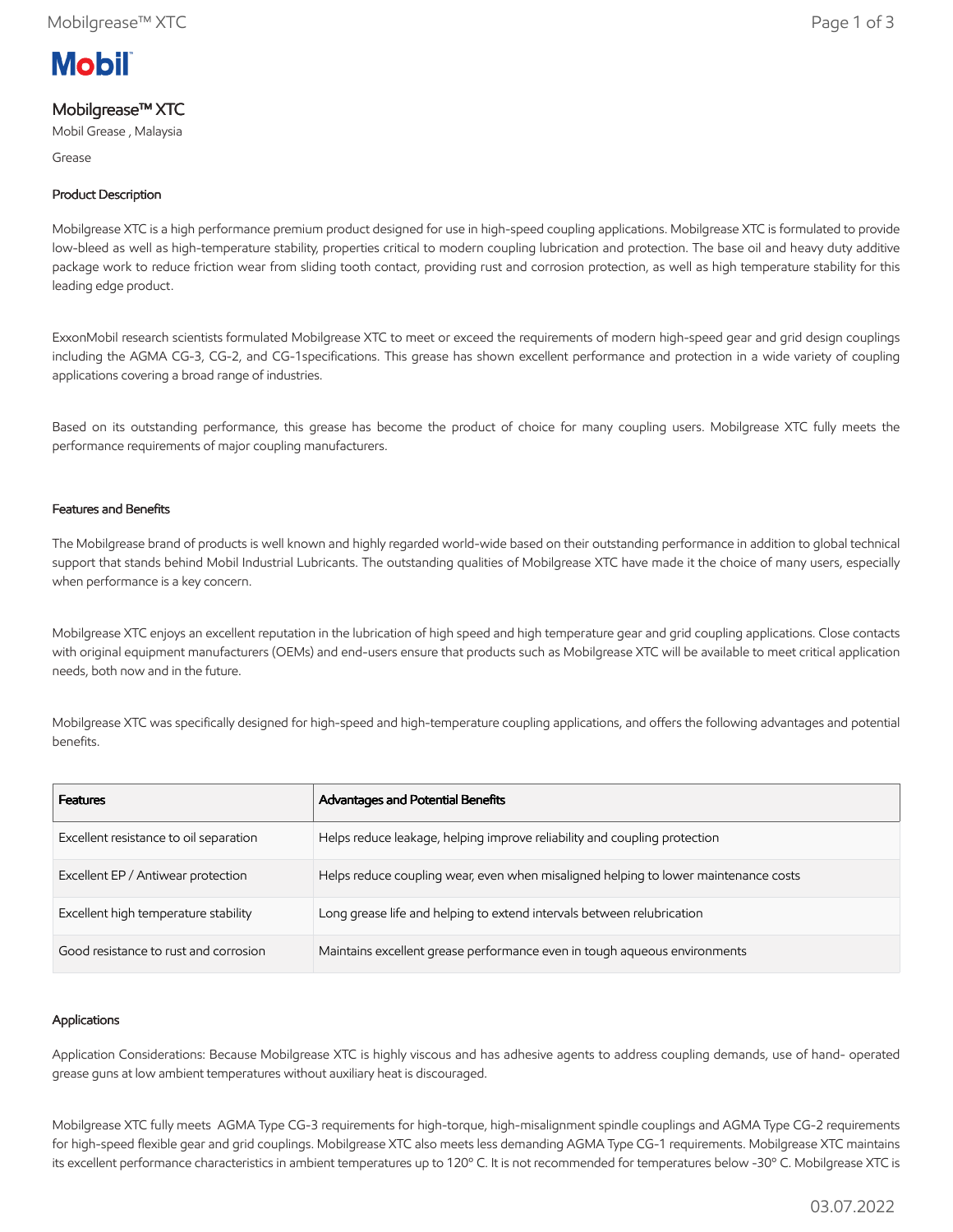## Mobilgrease™ XTC Page 2 of 3

- Grid-type flexible couplings
- Gear-type flexible couplings

## Specifications and Approvals

| This product meets or exceeds the requirements of: |  |
|----------------------------------------------------|--|
| AGMA CG-1                                          |  |
| AGMA CG-2                                          |  |
| AGMA CG-3                                          |  |

### Properties and Specifications

| Property                                                               |                   |
|------------------------------------------------------------------------|-------------------|
| Grade                                                                  | NLGI <sub>1</sub> |
| Thickener Type                                                         | Lithium           |
| Copper Strip Corrosion, 24 h, 100 C, Rating, ASTM D4048                | 1A                |
| Timken OK Load, lb, ASTM D2509                                         | 50                |
| Corrosion Preventive Properties, Rating, ASTM D1743                    | Pass              |
| Centrifugal Oil Separation, High G Force, 24 h, 50 C, vol%, ASTM D4425 | $\mathbf{1}$      |
| Four-Ball Wear Test, Scar Diameter, mm, ASTM D2266                     | 0.43              |
| Color, Visual                                                          | Dark Brown        |
| Penetration, Change from 60X to 10,000X, %, ASTM D217                  | 20                |
| Oxidation Stability, Pressure Drop, 100 h, kPa, ASTM D942              | 41                |
| Four-Ball Extreme Pressure Test, Weld Point, kgf, ASTM D2596           | 400               |
| Dropping Point, °C, ASTM D2265                                         | 279               |
| Penetration, 60X, 0.1 mm, ASTM D217                                    | 325               |
| Viscosity @ 40 C, Base Oil, mm2/s, ASTM D445                           | 680               |

### Health and safety

Health and Safety recommendations for this product can be found on the Material Safety Data Sheet (MSDS) @ [http://www.msds.exxonmobil.com/psims](http://www.msds.exxonmobil.com/psims/psims.aspx) /psims.aspx

All trademarks used herein are trademarks or registered trademarks of Exxon Mobil Corporation or one of its subsidiaries unless indicated otherwise.

05-2022 1-800-81-6233